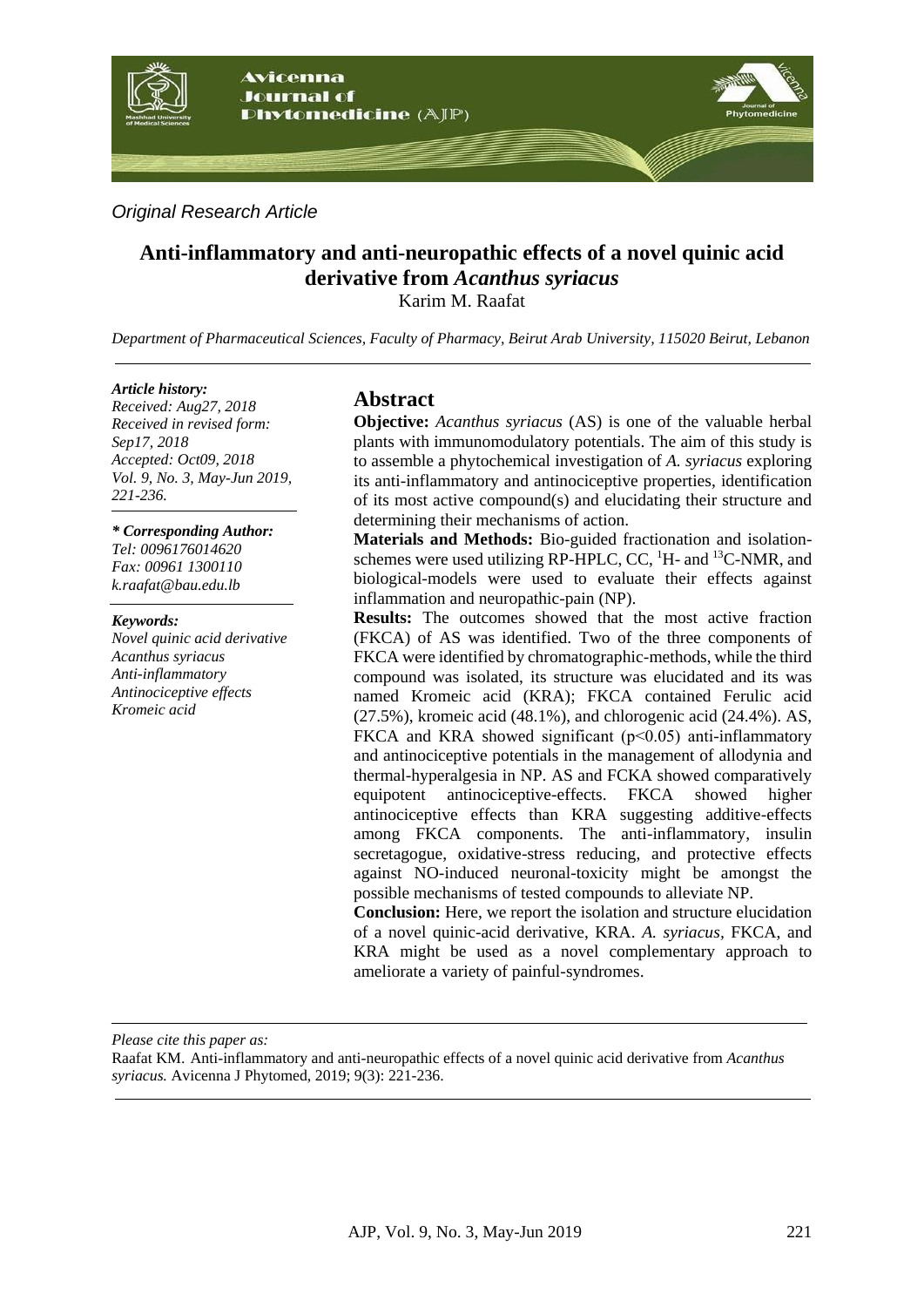# **Introduction**

The *Acanthus* genus belonging to the Acanthaceae family which is a large plant family consisting of 250 genera and 2700 species distributed widely across the Mediterranean and tropical regions of the world [\(Capanlar et al., 2010\)](#page-14-0). The majority of the *Acanthus* species have been used in Asian traditional medicine for amelioration of various ailments. Various *Acanthus*  species have shown anti-hepatotoxic, antioxidant, antimicrobial, antitumor, antiviral, anti-inflammatory, analgesic, and anti-fertility activities [\(Asongalem et al.,](#page-13-0)  [2004;](#page-13-0) [Babu et al., 2001,](#page-13-1)[2002;](#page-14-1) [Bravo et al.,](#page-14-2)  [2004;](#page-14-2) [Capanlar et al., 2010\)](#page-14-0). The major constituents of various *Acanthus* species were determined to be alkaloids, flavonoids, glycosides, saponins, and lignans [\(Bravo et al., 2004;](#page-14-2) [Capanlar et al.,](#page-14-0)  [2010\)](#page-14-0). In Lebanon, *Acanthus syriacus* is one of the endemic species that has been used as a folk medicine for its immunomodulatory properties and against various neurological disorders [\(Baydoun et](#page-14-3)  [al., 2015\)](#page-14-3).

The carrageenan *in-vivo* experiments are widely accepted-models for assessment of the anti-inflammatory effects of compounds and are principally used for the evaluation of the acute-anti-inflammatory potentials of natural or synthetic compounds [\(Willoughby and DiRosa,](#page-15-0)  [1972\)](#page-15-0).

Neuropathic pain (NP) is amongst the most difficult pain types to treat after being provoked as a complication of many ailments including diabetes [\(Ziegler, 2008\)](#page-15-1). High blood glucose level was shown to provoke allodynia and hyperalgesia in response to chemical or thermal nociceptive provocation (Pabbidi [et al., 2008\)](#page-14-4). The NP pathogenesis is multifactorial and the involved mechanisms are not fully understood [\(Taliyan and Sharma, 2012\)](#page-15-2). Hyperglycemia also causes reactiveoxygen species (ROS) over-production and innate antioxidant defenses aggravation, increasing the oxidative stress which is an NP fundamental mechanism [\(Ozkul et al.,](#page-14-5) 

[2010\)](#page-14-5). Hyperglycemia provoked oxidative stress and advanced glycation end-product generation leading to stimulation of proinflammatory cytokines (CKs) [\(Cameron](#page-14-6)  [and Cotter, 2008\)](#page-14-6). Pro-inflammatory CKs provoke nitric oxide (NO) synthase expression and elevate NO production (Yu et al., 2009; Taliyan and Sharma, 2012). Moreover, NO is involved in allodynia and hyperalgesia causing the NP [\(Joharchi and](#page-14-7)  [Jorjani, 2007;](#page-14-7) [Taliyan and Sharma, 2012\)](#page-15-2).

Currently, different classes of nonsteroidal anti-inflammatory drugs, opioids, antidepressants, and anticonvulsants are used for amelioration of NP; nevertheless, the limited pain relief is achieved due to their partial-efficiency and recorded toxicities [\(Ziegler, 2010\)](#page-13-1). Thus, there is an increasing need to discover more efficient and safer drugs for the management of NP. Alternative medicines have gained a reputation in the management of NP, and many indigenous medicinal plants were found to be effective in ameliorating NP [\(Comelli et al., 2009;](#page-14-8) [Raafat et al., 2017b;](#page-14-9) [Raafat and Hdaib, 2017;](#page-15-3) [Taliyan and](#page-15-2)  [Sharma, 2012\)](#page-15-2). Moreover, there is an increasing necessity for deeper investigation of these complementary medicines to understand their chemical compositions and identify their potential compounds and their mechanisms of actions to be used for NP amelioration.

*A. syriacus* is a promising herbal remedy. However, to date, there are no deep phytochemical or biological reports about *A. syriacus*.

Therefore, the aim of the present study is to assemble a phytochemical investigation of *A. syriacus* exploring its antiinflammatory and antinociceptive properties, identification of its most active compound(s), elucidating active compounds structure and discovering their possible mechanisms of action.

# **Materials and Methods**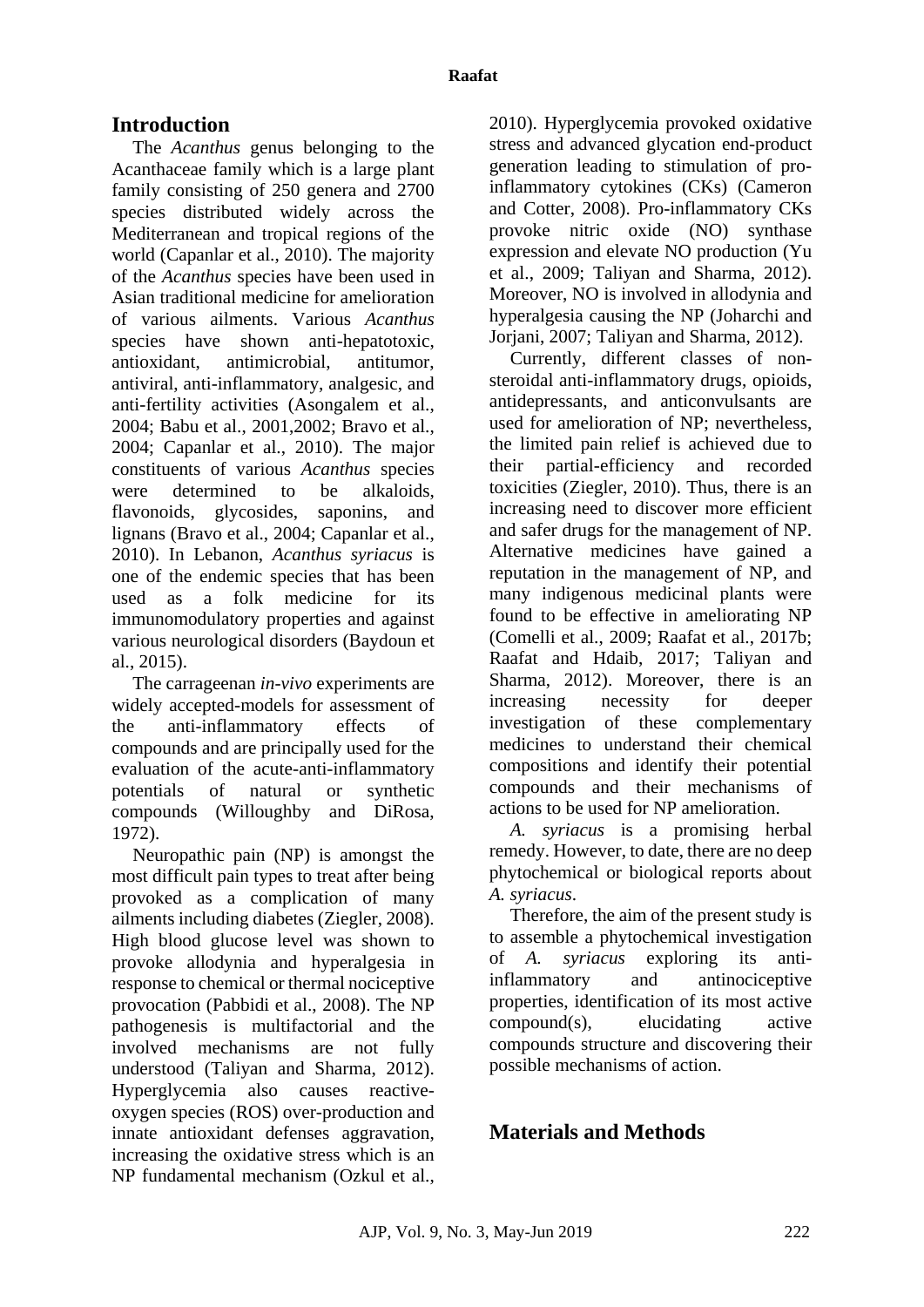Standards and solvents were commercially obtained from Merck-Sigma-Aldrich (Germany).

## **Plant material**

The aerial parts of *A. syriacus* were collected from Yahchouch, Kesrwan**,**  Mount Lebanon (N 34° 04` 09`` E 35° 44` 20``, Lat: 34.0692911 Lng: 35.7387591), during the flowering stage in the middle of May 2016. The specimen was authenticated with a reference sample and a specimen was deposited in the faculty herbarium with the voucher (No. FP-16-41).

## **Extraction**

The aerial parts of *A. syriacus* were dried in shade and size-reduced by G. Ming Mill (China) to form a powder. The dried powder was defatted by hexane and then, sonicated twice using 80% ethanol for 6hr at room temperature. Then, the extract was dried under vacuum at 40°C by Buchi rotary-evaporator (Germany) and then lyophilized utilizing Edwards freeze drier (Germany). The extract was kept frozen at-40°C until further utilization.

### **HPLC-PDA analysis:** *A. syriacus* **whole extract standardization**

The *A. syriacus* whole ethanolic extract was analyzed utilizing MultoHigh 100 RP18-5µ (Germany) as a reversed phasehigh performance liquid chromatography (RP-HPLC) column at 40 °C. The developer was comprised of gradientelution of (A) Milli-Q distilled water (formic acid 0.1%) and (B) methanol: 0min 90%A; 5 min 72%A; 9 min 55%A; and 14 min 20%A;5μL injection-volume, and flow rate was 1mL/min. The detection wavelength range was 200–600nmfocusing on 254nm.

### *A. syriacus* **Bio-guided fractionation and isolation**

The extract was then fractionated utilizing silica gel column-chromatography  $(75\times15$  cm). The column was developed by a gradient mobile phase: one bed volume

(BV) of hexane/ethyl acetate  $(50:50, v/v)$ , then one BV EtAc, then one-BV of EtAc/water/formic acid (46:46:8, v/v), then 2 BV of EtAc, formic acid, water and hexane (70:7.5:7.5:15, v/v/v/v), then 1 BV ethanol/water (50:50, v/v), and finally one BV 100% water. Fractions were collected every 2 min. and similar fractions were combined and concentrated under reduced pressure. In order to identify the most active compound (s), each fraction was evaluated in the same-way as the *A. syriacus* extract for its antinociceptive properties. Most fractions were identified by steeping method utilizing the RP-HPLC system and utilizing reference standards. Peak nine was (Figure 1) identified utilizing <sup>1</sup>H and <sup>13</sup>C NMR analysis.

## **Sample preparation for <sup>1</sup>H and <sup>13</sup>C NMR investigation**

The NMR experiments were done using a Bruker 300 MHz spectrometer (Germany) equipped with an auto-sampler. NMR samples were prepared by dissolving the isolated compound(s) in deuterated methanol (MeOH-d4, Sigma-Aldrich). NMR spectra <sup>13</sup>C-HSQC (Hetero-nuclear single quantum coherence),  $^{13}$ C-HMBC (Hetero-nuclear Multiple Bond coherence), ROESY NMR (Rotating-frame Overhauser Effect Spectroscopy) and COSY NMR (Correlation Spectroscopy) were obtained at 300 MHz, at 25°C.

## **Animals**

Male albino mice (22-30g) were accommodated for one week prior to the *in vivo* experiment. The animals had freeaccess to water and standard feeding pellets (except otherwise stated), and were kept under 12hr/12hr dark/light cycles. All experiments were done according to animal-care rules and regulations, and approved by BAU Institutional Review Board (2019A-0056-P-R-0297).

## **Acute carrageenan-provoked inflammatory-pain**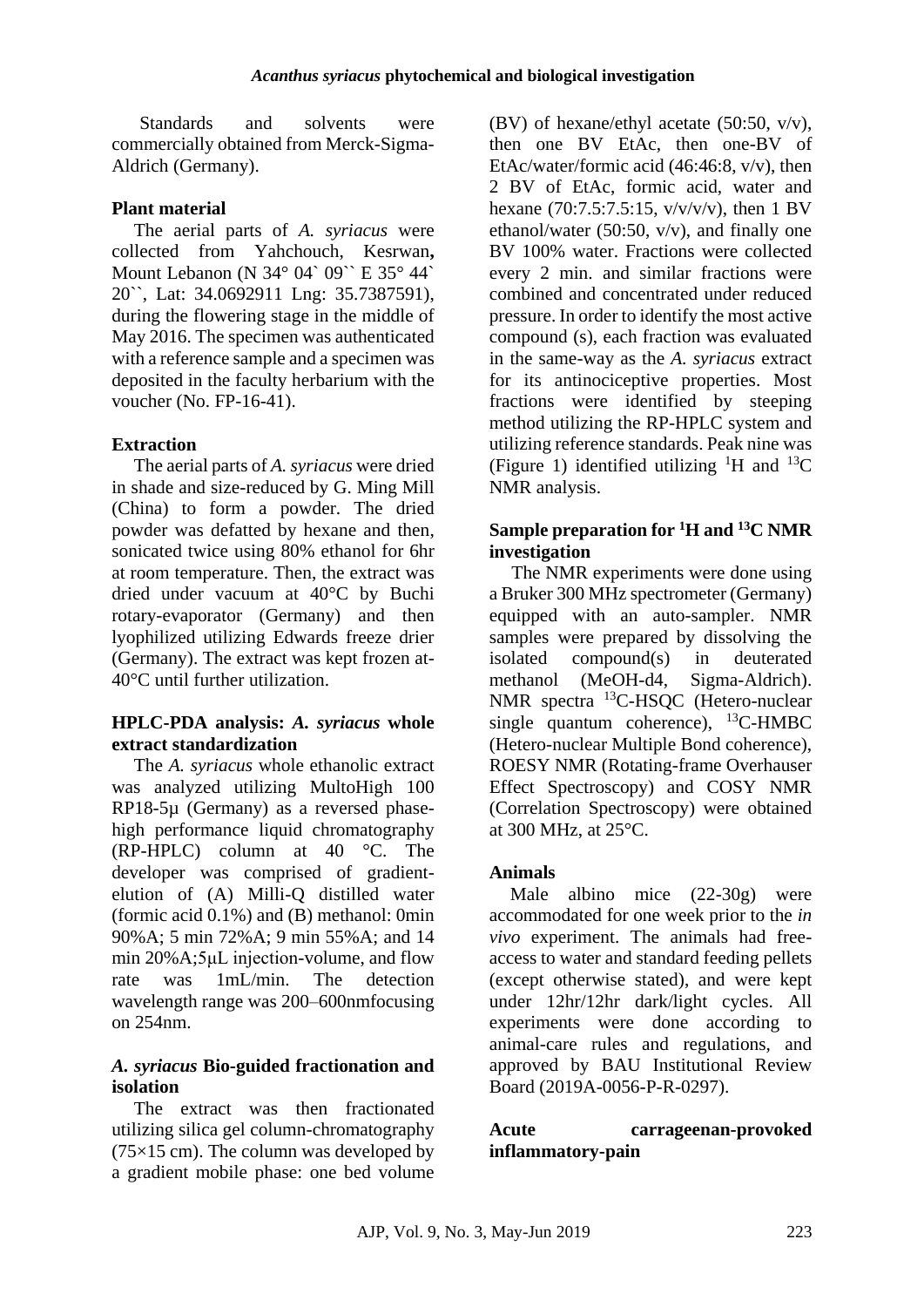In order to assess the acute carrageenaninduced inflammatory-pain, 100μL of 1% carrageenan-solution was intraplantarly injected into the mice left hind-paw (n=7/group). The positive control (ibuprofen 100mg/kg) was orallyadministered 0.5hr prior to carrageenan injection as described previously [\(Gardmark et al., 1998;](#page-14-10) [Salama et al.,](#page-15-4)  [2016\)](#page-15-4). The vehicle control (VEH) animals were injected intraplantarly with 100μL vehicle only (saline). Then, 120 min postcarrageen-injection, behavioralmeasurements were performed.

### **Diabetes induction**

Diabetes was induced in mice by injecting 180mg/kg alloxan every other day for three days. The blood glucose level (BGL) was checked by pricking the animal tail and utilizing Accu-chek glucometers (Germany) [\(Jamalan et al., 2015;](#page-14-11) [Khaneshi](#page-14-12)  [et al., 2013\)](#page-14-12). The blood glucose levels (BGL) were measured acutely at hour 6 and subchronically for 8 days, and for 8 weeks. Sigma glucometers (Germany) were utilized to monitor BGL. The glycatedhemoglobin (HbA1c) level was monitored utilizing Analyticon HbA1c kits (Germany) for 8 weeks. Animals having BGL≥200 mg/dL and HbA1c > 8 were considered diabetic.

## **Experimental protocol**

After confirmation of diabetes mellitus (DM) and NP after monitoring of basal nociceptive-reaction 8 weeks post-alloxan injection, mice were randomized to different groups (n=7/group), and scheduled to pre- and 8-week posttreatment monitoring, as follows:

- Test groups: The *A. syriacus* ethanol extract  $(AS)$   $(50, 100, and 150mg/kg)$ , FKCA isolated fraction (FKCA) (5, 10, and 20mg/kg), kromeic acid (KRA) (5, 10, and 20mg/kg) were given to alloxan-induced diabetic-mice, and treated every other day for 8 weeks, and monitored pre- and 8-week post-treatment.

- Positive controls: The following positive standards were used: ibuprofen 100mg/kg (Ib) in inflammatory pain analysis, glibenclamide (5mg/kg) (GB) in HbA1c and serum insulin experiments, tramadol 10 mg/kg (TRA) in diabetic neuropathy experiments, and metformin 25mg/kg (MTF) in the biochemical studies.

Vehicle control (VEH or DIA+VEH): Group of alloxan-induced vehicle-treated diabetic control mice.

Normal control (NORM): Group of normoglycemic non-treated normal mice.

### **HbA1c and serum insulin levels**

The glycated-hemoglobin (HbA1c) level was carefully monitored prior to treatment and eight-week post-treatment utilizing Analyticon HbA1c analytical columns. Moreover, the serum-insulin levels were measured pre- and 8-week post--oral administration using a reversed phase HPLC method utilizing RP-C18 endcapped Lichrospher-column (Merck) at 40°C with a flow-rate of 1ml/min. The solvent for HPLC was composed of trifluoroacetic acid (0.1%) in double-distilled water (DDW) (A) and acetonitrile (ACN) (B). The gradient-elution-conditions at 214 nm were as follows: 0 min 70% (A), and then 5min 60% (A), as described before [\(Raafat et al.,](#page-14-13)  [2017a;](#page-14-13) [Raafat and Wael, 2018\)](#page-15-5).

## **Oxidative-stress analysis**

In order to evaluate the oxidative-stress, serum-catalase (CAT, kU/I) and reduced glutathione (GSH, µg/mg) were monitored pre- and eight-week post- oral administration [\(Ellman, 1959;](#page-14-14) [Yasmineh et](#page-15-6)  [al., 1995\)](#page-15-6). Utilizing a modified method, the lipid peroxidation (LPO) levels have been evaluated by thiobarbituric acid(TBA) experiment [\(Ohkawa et al., 1979\)](#page-14-15). Concisely, pre- and 8-week after-treatment, TBA (0.8%) was added to serum (0.2mL), sodium lauryl sulfate (SLS, 8.1%), and dilute HAc in DDW (20%). Following 60 min of heating at 95°C and then coolingdown, the combination was extracted using methanol/isopropyl alcohol (1:15, v/v), and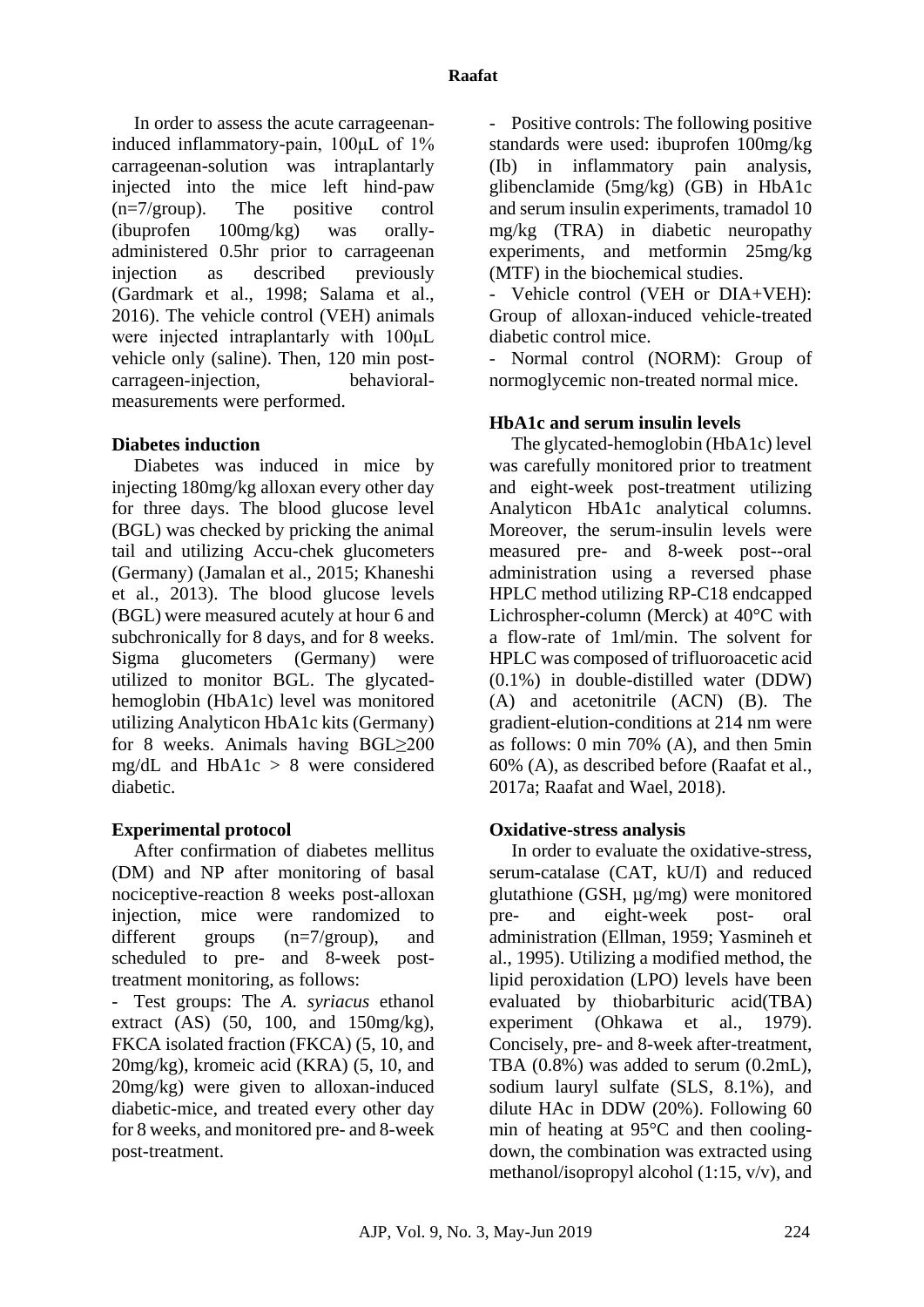then the absorbance was measured by a JASCO-spectrophotometer (Japan) at 532 nm [\(Ohkawa et al., 1979\)](#page-14-15).

#### **Nociceptive responses assessment**

Eight weeks after diabetes induction, animals were evaluated for diabeticneuropathy success-rate (DNSR, significant losing sensory response to thermal-nociception below 10 sec [\(Sullivan](#page-15-7)  [et al., 2007\)](#page-15-7). The DNSR was about 88% and the test compounds antinociceptive potentials were evaluated every other week for eight weeks.

### **Thermal-nociceptive latency evaluation**

Animals with DNSR were involved in the thermal-hyperalgesia tail-flick and hotplate latency experimentations [\(Micov et](#page-14-16)  [al., 2015\)](#page-14-16). In brief, the animals were tested utilizing a hot-plate analgesia-meter (Ugo-Basile-Italy), or a tail-flick apparatus (Hugo-Sachs-Elektronik-Germany). The thermal-intensity was tuned to provide a baseline latency-time for the hot-plate test of 4–5 sec, and 1.5-2.5 sec for the tail-flick test for normal non-diabetic mice (NORM). A 10-sec cut-off time was adopted in thermal-nociceptive latency experiments to avoid tissue-damage.

## **Mechanical-nociceptive latencies evaluation**

The tactile-allodynia, in mice with DNSR, was evaluated by monitoring the paw-withdrawal-thresholds (PWT) using Von-Frey-filaments (OptiHair) [\(Ohsawa et](#page-14-17)  [al., 2011\)](#page-14-17). In brief, mice were separately put on a mesh floor in a bottom-up plastic cage. The force on the plantar-surface of the animal left hind-paw was gradually increased till it withdrew the paw. Here, 32 g cut-off force was adopted in the mechanical-nociceptive experiments for animal safety.

#### **Nitric oxide (NO) levels measurement**

NO level was determined by utilizing the Griess-reagent technique [\(Green et al.,](#page-14-18)  [1982\)](#page-14-18). Both urinary  $(\mu M/L)$  and tissue (µM/mg protein) nitrite were measured.

## **Statistical analysis**

Outcomes (mean ± SEM) were statistically assessed by one way ANOVA followed up by the Student–Newman– Keuls analysis utilizing OriginPro® statistics-software. Ap-value<0.05 was regarded as statistically-significant.

# **Results**

### **HPLC-PDA analysis:** *A. syriacus* **whole extract standardization**

HPLC-PDA analysis revealed the phenolic compounds present in the in *A. syriacus* ethanolic extract (Figure 1).The HPLC chromatogram showed 19 major peaks, from them 18 peaks were identified by steeping method utilizing standard curves. One compound (peak 9) was elucidated by  ${}^{1}H$  and  ${}^{13}C$  NMR as a novel quinic acid derivative and was named kromeic acid (Figure 1).The chemical structures and the percentages variation of the main compounds is presented in Table 1. The RP-HPLC major peaks were: (1) protocatechuic acid (3.47%), (2) phydroxybenzoic acid(6.47%), (3) vanillic acid (5.50%), (4) caffeic acid (3.60%), (5) syringic acid (3.12%), (6) p-coumaric acid (2.90%), (7) sinapic acid (3.41%), (8) ferulic acid (3.49%), (9) kromeic acid (6.10%), (10) chlorogenic acid (3.10%),  $(11)$  rutin  $(2.84\%)$ ,  $(12)$  luteolin-glucoside (4.10%), (13) apigenin-glucoside (6.23%), (14) rosmarinic acid (8.43%), (15) quercetin (4.20%), (16) kaempferol(6.80%), (17) luteolin (3.80%), (18) naringenin (11.30%), and (19) apigenin (9.33%) (Figure1 and Table1). Quantitative tests showed that naringenin and apigenin were the most abundant phenolic compounds in the *A. Syriacus* ethanolic extract. Comparatively lower amounts of rutin, p-coumaric acid, and chlorogenic acid also remarkably distinguished *A. syriacus*sample (Figure 1).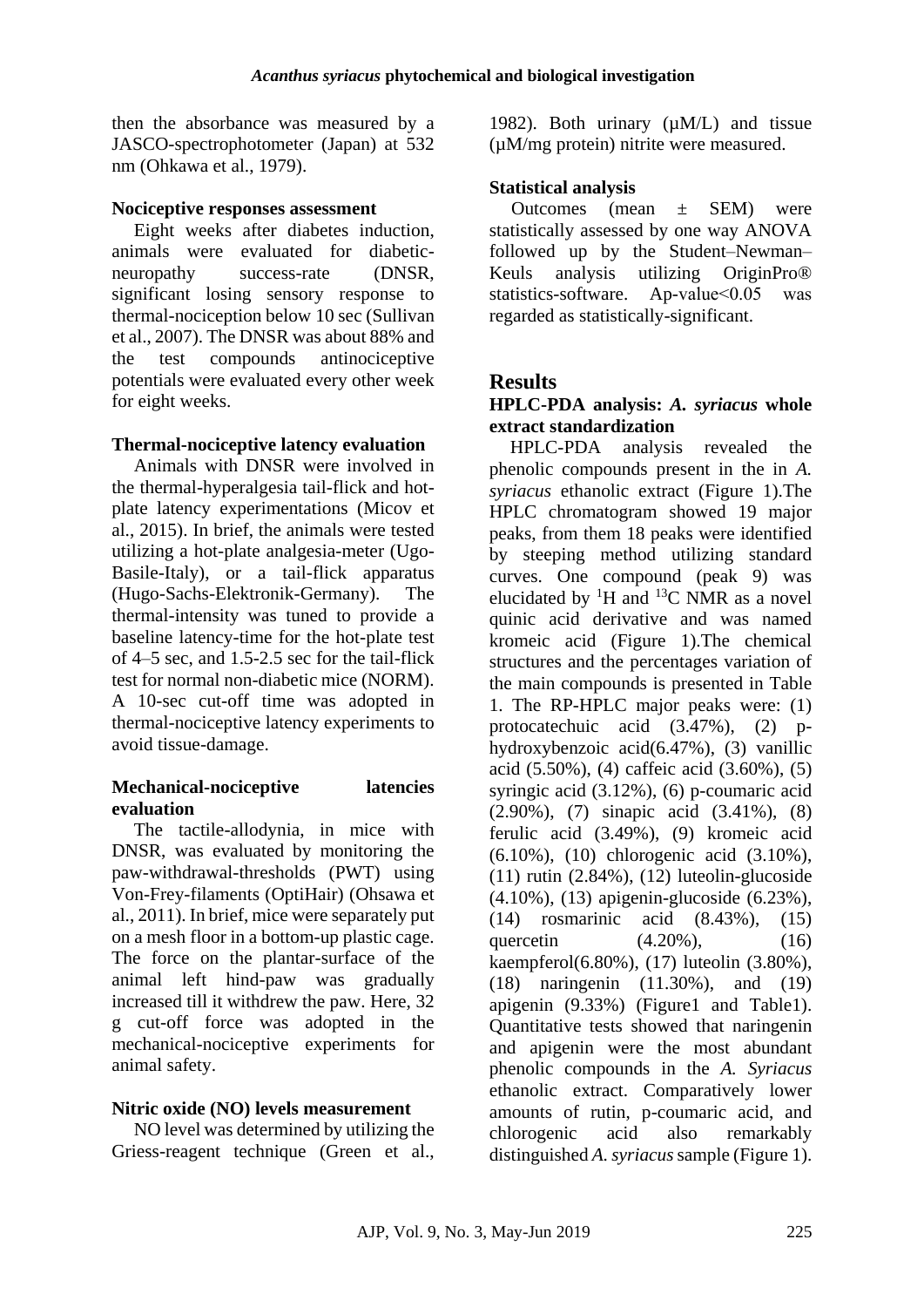#### **Raafat**

| Peak $\#$                   | <b>Compound</b>       | $t_{R}$ (min) | <b>Chemical structure</b> | $\frac{1}{2}$ |
|-----------------------------|-----------------------|---------------|---------------------------|---------------|
| $\mathbf{1}$                | Protocatechuic acid   | 1.9           | HO                        | 3.47          |
|                             |                       |               | Н¢                        |               |
| $\sqrt{2}$                  | p-Hydroxybenzoic acid | $2.2\,$       |                           | 6.47          |
|                             |                       |               |                           |               |
| $\ensuremath{\mathfrak{Z}}$ | Vanillic acid         | $2.4\,$       |                           | 5.50          |
|                             |                       |               |                           |               |
| 4                           | Caffeic acid          | $2.5\,$       |                           | 3.60          |
|                             |                       |               | HO                        |               |
|                             |                       |               |                           |               |
| $\sqrt{5}$                  | Syringic acid         | $2.8\,$       |                           | 3.12          |
|                             |                       |               |                           |               |
| 6                           | p-coumaric acid       | $3.2\,$       |                           | 2.90          |
|                             |                       |               |                           |               |
|                             |                       |               |                           |               |
| $\tau$                      | Sinapic acid          | $4.0\,$       |                           | 3.41          |
|                             |                       |               |                           |               |
|                             |                       |               |                           |               |
| 8                           | Ferulic acid          | $4.4\,$       |                           | 3.49          |
|                             |                       |               |                           |               |
| 9                           | Kromeic acid          | $4.8\,$       |                           | 6.10          |
|                             |                       |               |                           |               |
|                             |                       |               |                           |               |
| $10\,$                      | Chlorogenic acid      | 5.4           |                           | 3.10          |
|                             |                       |               |                           |               |
|                             |                       |               |                           |               |
| $11\,$                      | Rutin                 | 5.7           |                           | 2.84          |
|                             |                       |               |                           |               |
|                             |                       |               |                           |               |
|                             |                       |               |                           |               |
| 12                          | Luteolin-glucoside    | 6.9           |                           | 4.10          |
|                             |                       |               |                           |               |
|                             |                       |               |                           |               |
| 13                          | Apigenin-glucoside    | $7.2\,$       |                           | 6.23          |
|                             |                       |               |                           |               |
|                             |                       |               |                           |               |
|                             |                       |               | å.,                       |               |
| $14\,$                      | Rosmarinic acid       | $8.7\,$       |                           | 8.43          |
|                             |                       |               |                           |               |
|                             |                       |               |                           |               |
| $15\,$                      | Quercetin             | 10.3          |                           | 4.20          |
|                             |                       |               |                           |               |
|                             |                       |               |                           |               |
| $16\,$                      | Kaempferol            | $11.4\,$      |                           | 6.80          |
|                             |                       |               |                           |               |
|                             |                       |               |                           |               |
|                             | Luteolin              |               |                           | 3.80          |
| $17\,$                      |                       | 13.7          | HC                        |               |
|                             |                       |               |                           |               |
|                             |                       |               |                           |               |
| $18\,$                      | Naringenin            | $15.1\,$      |                           | 11.30         |
|                             |                       |               |                           |               |
|                             |                       |               |                           |               |
| $19\,$                      | Apigenin              | 17.4          |                           | 9.33          |
|                             |                       |               |                           |               |
|                             |                       |               |                           |               |

|  | Table 1. Phenolic components found in the RP-HPLC studied A, <i>syriacus</i> ethanolic extract. |  |
|--|-------------------------------------------------------------------------------------------------|--|
|--|-------------------------------------------------------------------------------------------------|--|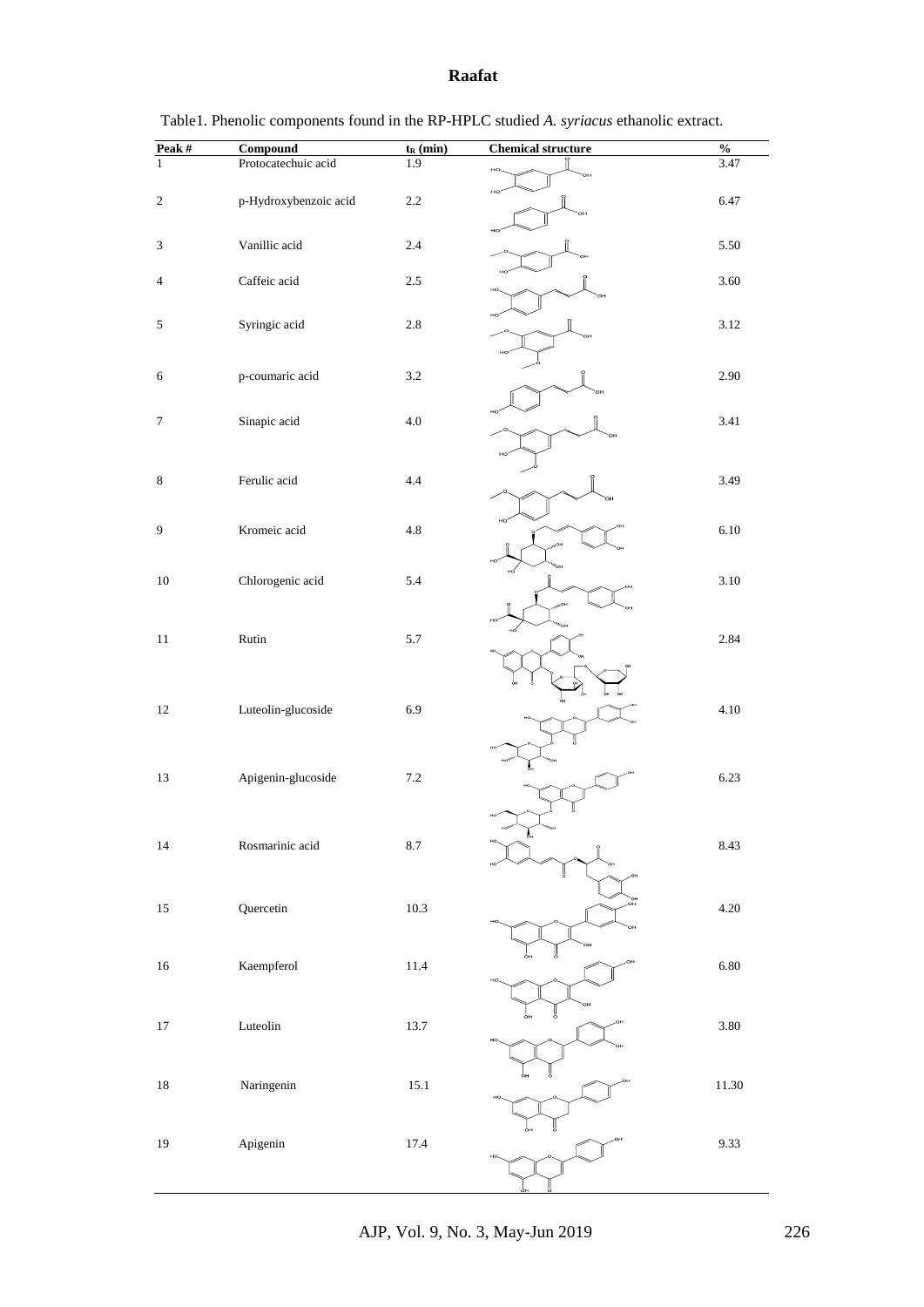#### *Acanthus syriacus* **phytochemical and biological investigation**



Figure 1. HPLC analysis of *Acanthus syriacus* EtOH extract: (1) protocatechuic acid, (2) p-hydroxybenzoic acid, (3) vanillic acid, (4) caffeic acid, (5) syringic acid, (6) p-coumaric acid, (7) sinapic acid, (8) Ferulic acid, (9) kromeic acid, (10) chlorogenic acid, (11) rutin, (12) luteolin-glucoside, (13) apigenin-glucoside, (14) rosmarinic acid, (15) quercetin, (16) kaempferol, (17) luteolin, (18) naringenin, and (19) apigenin.

#### *A. syriacus* **bio-guided isolation, RP-HPLC, <sup>1</sup>H and <sup>13</sup>C NMR structure elucidation and identification of the most active compounds**

The most active fraction having antinociceptive potentials was isolated utilizing column-chromatography separation method. The RP-HPLC analysis, similar to the whole extract, was done for the most active fraction. Three compounds were recognized in this active fraction. Two compounds of the most active fraction were identified as ferulic acid and chlorogenic acid by steeping method utilizing reference standards. The third compound was isolated from the mixture by subjecting it to second silica-gel column-chromatography and was developed using dichloromethane and mixtures of dichloromethane and methanol with increasing polarities. Similar fractions were combined and concentrated. The third compound was further purified by semipreparative HPLC. Compound 3 was obtained as an amorphous yellowish solid and identified by m/z: 340.1200 using Nano-ESI-MS in the positive mode, elemental analysis: C, 56.5%; H; 5.9%; O, 37.6%, and chemical formula C16H20O8. The <sup>1</sup>H Spectral data (Table 2 and Figure 2) exhibited 2.14, dd (J=14.50, 2.79 Hz), 2.13, dd (J=14.50, 2.79 Hz), 2.34, dd (J=14.25, 2.79 Hz), 2.33, dd (J=14.25, 2.79 Hz), 3.18, t (J=2.79 Hz), 3.3, dt (J=10.26, 2.79 Hz), 3.40, q (J=2.79 Hz), 3.81, d (J=7.30 Hz),

3.81, d (J=7.30 Hz), 5.60, s, 5.90, s, 6.25, dt  $(J=17.56, 7.30 \text{ Hz})$ , 6.50, d  $(J=17.56 \text{ Hz})$ , 7.06, dd (J=8.56, 1.90 Hz), 7.41, dd (J=8.56, 1.90 Hz), 7.42, dd (J=8.60, 1.90 Hz), 9.48, s, 9.48, s. The three dd [7.06, dd  $(J=8.56, 1.90$  Hz), 7.41, dd  $(J=8.56, 1.90)$ Hz), 7.42, dd (J=8.60, 1.90 Hz)] belonged to the aromatic protons. The olefinic protons were observed at  $6.25$ , dt  $(J=17.56)$ , 7.30 Hz), and 6.50 d (J=17.56 Hz). The quinic acid protons appeared at 2.14, dd  $(J=14.50, 2.79$  Hz), 2.13, dd  $(J=14.50, 2.79$ Hz), 2.34, dd (J=14.25, 2.79 Hz), 2.33, dd  $(J=14.25, 2.79$  Hz),  $3.18$ , t  $(J=2.79$  Hz),  $3.3$ , dt (J=10.26, 2.79 Hz), 3.40, q (J=2.79 Hz). The methylene group protons appeared as two duplets at  $\delta$  3.81. The main protonproton neighboring interactions of the aromatic ring were detected between H-29 and H-30 in the COSY spectrum. The  $^{13}C$ NMR chemical shifts (Table 2) at δ114.8, δ 116.1, δ 123.0, δ 130.7, δ 132.3, δ 146.5, and  $\delta$  146.5 were assigned to the aromatic carbons. Comparison of the  ${}^{13}C$  NMR with HMQC and DEPT spectra revealed C<sup>13</sup> methylene group. The olefinic group carbon appeared at δ123.1 and δ132.3. The quinic acid carbons appeared at δ38.1, δ38.3, δ70.3, δ71.8, δ73.5, andδ74.5, with the carboxylic acid carbon observed at δ 180.4. TheC<sup>13</sup> signal of the methylene group at δ66.6 exhibited a clear correlation with the olefinic proton at  $\delta$  123.1 in the HMQC spectrum. The HMBC spectrum of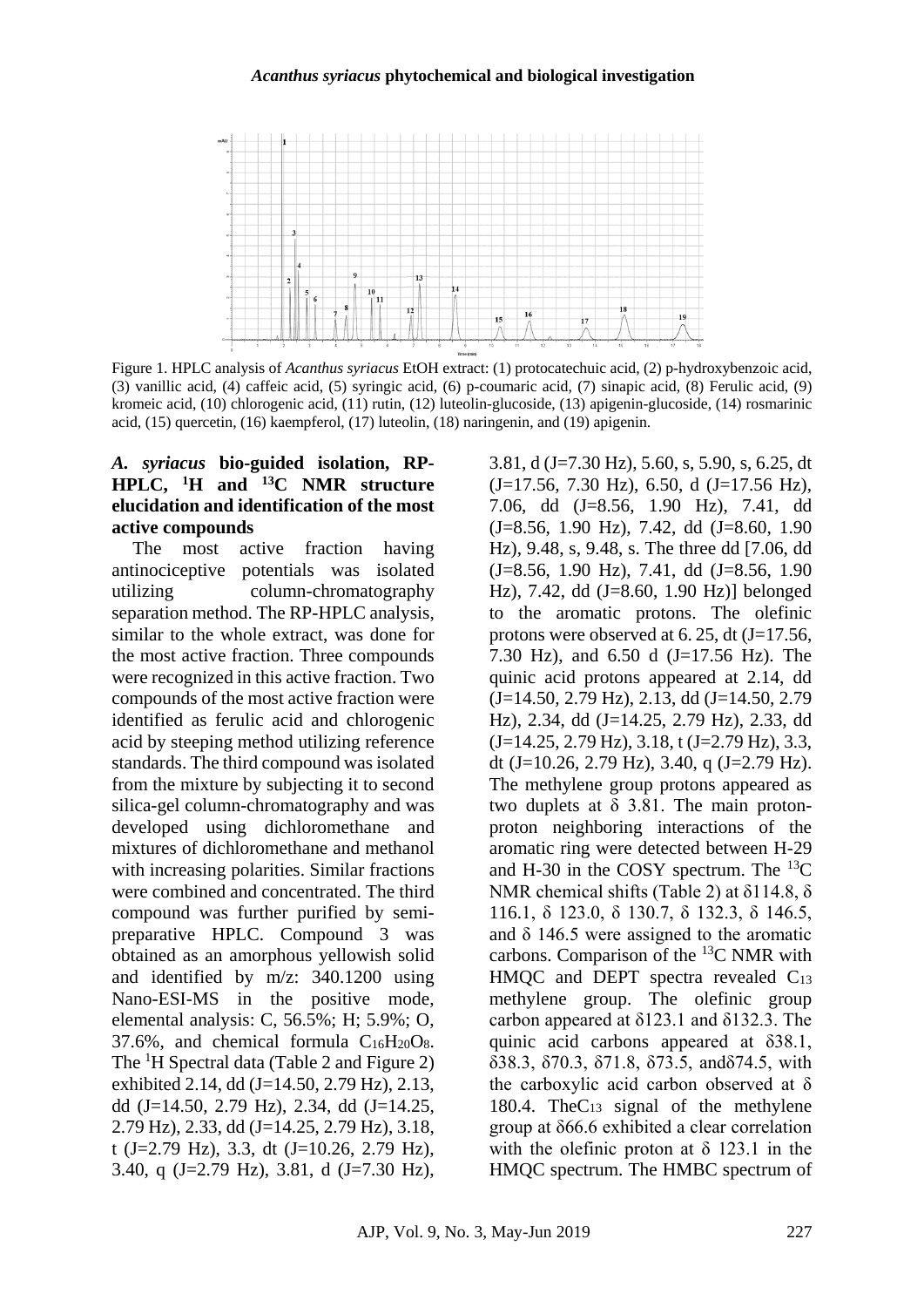the compound expounded a signal between the C2of the quinic acid and the H35of the methylene group (Table 2 and Figure 2). Therefore, the quinic acid derivative (compound 3) was named kromeic acid (KRA), and the most active fraction in *A. syriacus* (AS) was named FKCA due to its content of ferulic acid (27.5%), kromeic acid (48.1%), and chlorogenic acid  $(24.4\%)$ .

Table 2. Kromeic acid (KRA)  $^1$ H -NMR and  $^{13}$ C-NMR data.

| Position*    | δC    | Position* | $\delta H$ , m, ( <i>J</i> in Hz)    |
|--------------|-------|-----------|--------------------------------------|
| $\mathbf{1}$ | 123.0 | 22        | 5.90, s                              |
| 2            | 74.5  | 23        | 9.48, s                              |
| 3            | 73.5  | 24        | 9.48. s                              |
| 4            | 70.3  | 25        | 2.33, dd $(J=14.25, 2.79$ Hz)        |
| 5            | 38.1  | 26        | 2.34, dd $(J=14.25, 2.79$ Hz)        |
| 6            | 71.8  | 27        | 3.3, dt $(J=10.26, 2.79\text{Hz})$   |
| 7            | 38.3  | 28        | 3.18, t $(J=2.79\text{Hz})$          |
| 8            | 180.4 | 29        | 7.42, dd $(J=8.60, 1.90 \text{Hz})$  |
| 9            |       | 30        | 7.41, dd $(J=8.56, 1.90\text{Hz})$   |
| 10           |       | 31        | 7.06, dd $(J=8.56, 1.90 \text{ Hz})$ |
| 11           |       | 32        | 6.50, d $(J=17.56\text{Hz})$         |
| 12           |       | 33        | 6.25, dt $(J=17.56, 7.30\text{Hz})$  |
| 13           | 66.6  | 34        | 3.81, $d(J=7.30Hz)$                  |
| 14           |       | 35        | 3.81, d $(J=7.30\text{Hz})$          |
| 15           | 123.1 | 36        | 2.13, dd $(J=14.50, 2.79\text{Hz})$  |
| 16           | 132.3 | 37        | 2.14, dd $(J=14.50, 2.79\text{Hz})$  |
| 17           | 116.1 | 38        | 3.40, q $(J=2.79\text{Hz})$          |
| 18           | 146.5 | 39        | $5.60$ , s                           |
| 19           | 146.5 |           |                                      |
| 20           | 114.8 |           |                                      |
| 21           | 130.7 |           |                                      |

\*As shown in Figure2.



Figure 2. Kromeic acid (KRA) chemical structure

#### **AS, FKCA and KRA potentials against inflammatory-pain**

To evaluate AS, FKCA, and KRA antiinflammatory activities, inflammation acute-phase was induced in a mouse model of paw-edema by carrageenan. Two hours after intraplantar carrageenan injecting to the animals, a significant  $(p<0.05)$ mechanical hypersensitivity was induced  $(n=7/\text{group})$  (Figure 3). The PWT was

reduced from 8.84±0.19g in normal-mice (Normal) to 3.84±0.06g in the vehiclecontrol group (VEH). AS in a dosedependent manner significantly ameliorated the carrageenan-induced edema (n=7/group). As compared to VEH, AS (50, 100 and 150mg/kg) elevated PWT (i.e. reversed the mechanicalhypersensitivity) with0.79, 1.16 and 1.23 folds, respectively. In a dose-dependent manner, the most active fraction (i.e. FKCA) and the isolated KRA significantly ameliorated the carrageenan-induced edema (n=7/group). Compared to VEH, FKCA (5, 10 and 20mg/kg) elevated PWT by 1.00, 1.26 and 1.31 folds, respectively, whereas KRA (5, 10 and 20mg/kg) elevated PWT by 0.40, 0.45 and 0.82 folds, respectively (Figure 3).The efficiency of AS, FKCA, and KRA on reversing mechanical-hypersensitivity, proposes their capabilities to ameliorate acute inflammatory-pain.



Figure 3. Inflammatory pain analysis. Carrageenan (100µL, 1%) was injected intraplantarly 2hr prior to the pain threshold assessment by the paw pressure test. Oral administration (gavages) of *Acanthus syriacus* (AC)*,* FKCA isolated fraction(FKCA), and kromeic acid (KRA) 0.5hr before the test. Oral Ibuprofen 100mg/kg (Ib 100) was used as positivecontrol."Normal" designates normal-mice. "\*" means p<0.05compared to vehicle-control (VEH)  $(n=7/\text{group})$ .

#### **AS, FKCA and KRA potentials against BGL, HbA1c, and serum insulin**

In the acute experiments, AS (50, 100 and 150mg/kg) reduced BGL by 45.4, 52.7 and 54.5%, 6hr post-administration,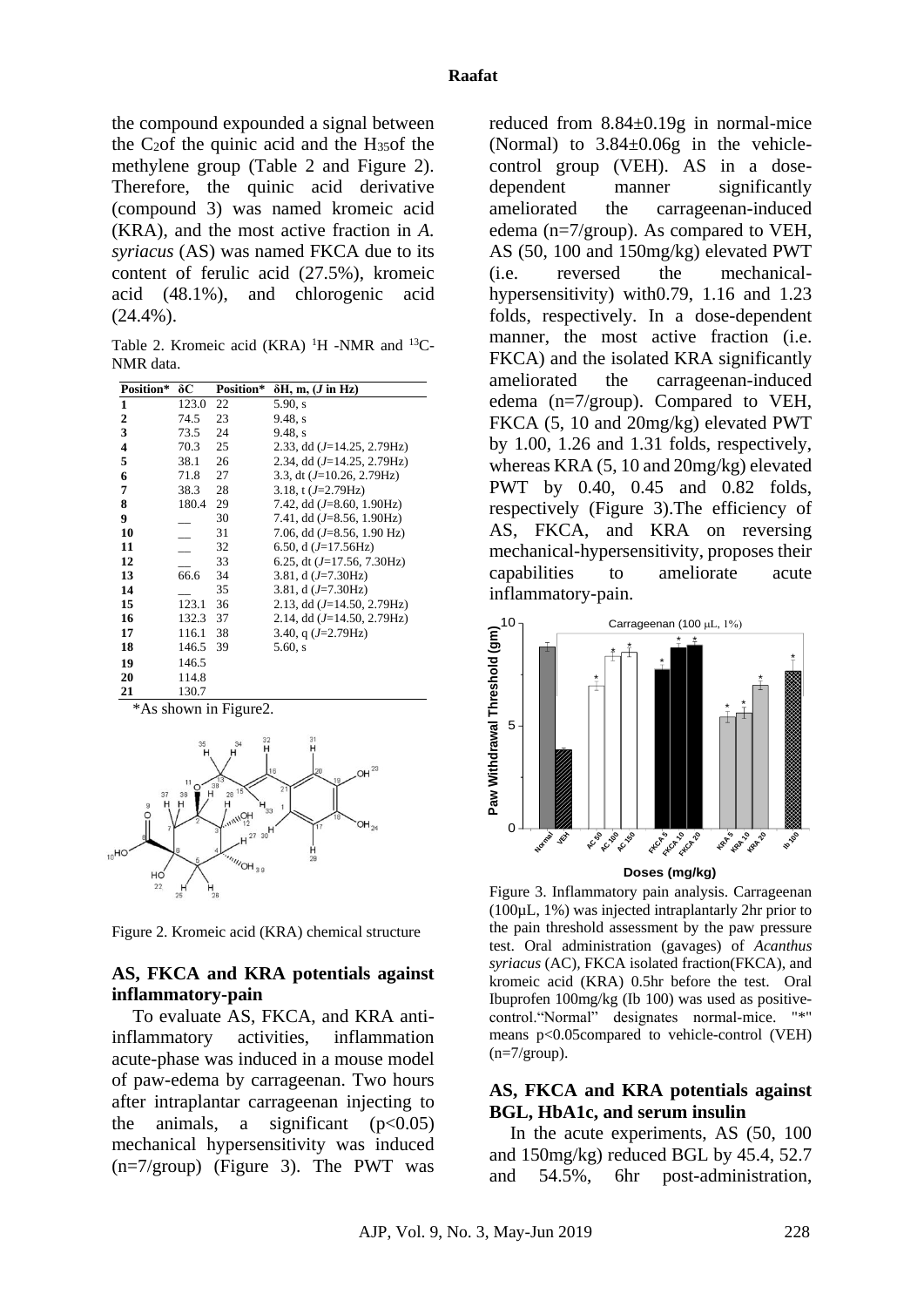respectively, as compared to vehicle-treated diabetic control mice (DIA+VEH) (Figure4A). When compared to DIA+VEH group, FKCA (5, 10 and 20mg/kg) reduced BGL by 49.1, 54.4 and 57.6%, 6hr postadministration, respectively (Figure 4B).KRA (5, 10 and 20mg/kg) decreased BGL by 40.6, 44.1 and 50.9%, 6hr postadministration, respectively. However, glibenclamide 5mg/kg (GB), produced 35.9% reduction in BGL (Figure4C).



Figure 4. The acute effect of (A) *Acanthus syriacus* (AC), (B) FKCA isolated fraction (FKCA), and (C) kromeic acid (KRA)on blood glucose levels, utilizing glibenclamide 5mg/kg (GB) as positive control. "Control" designates normal non-diabetic mice. "\*" designates significant differencesatp˂0.05when compared to vehicletreated diabetic control (DIA+VEH) (n=7/group).

Moreover, subchronically, AS (50, 100 and 150 mg/kg) declined BGL by 37.9, 41.1 and 44.2%, 8-day post-administration, respectively, when compared to DIA control (Figure5A). Compared to

 $DIA+VEH$ , FKCA  $(5, 10 \text{ and } 20 \text{ mg/kg})$ declined BGL by 36.7, 37.7 and 51.1%, 8 day post-administration, respectively (Figure 5B); nevertheless, KRA (5, 10 and 20mg/kg) reduced BGL by 22.9, 33.1 and 43.9%, 8-day post-administration, respectively. GB causeda30.5% reduction in BGL (Figure 5C).



Figure 5. The subchronic effect of (A) *Acanthus syriacus* (AC), (B) FKCA isolated fraction (FKCA), and (C) kromeic acid (KRA)on blood glucose levels, utilizing glibenclamide 5mg/kg (GB) as the positive control. "Control" designates normal non-diabetic mice. "\*" designates significant differences atp˂0.05when compared to vehicle- treated diabetic control (DIA+VEH) (n=7/group).

Increasing doses of AS, FKCA, and KRA significantly and dose-dependently decreased HbA1c level 8- week postadministration (Figure 6). Compared to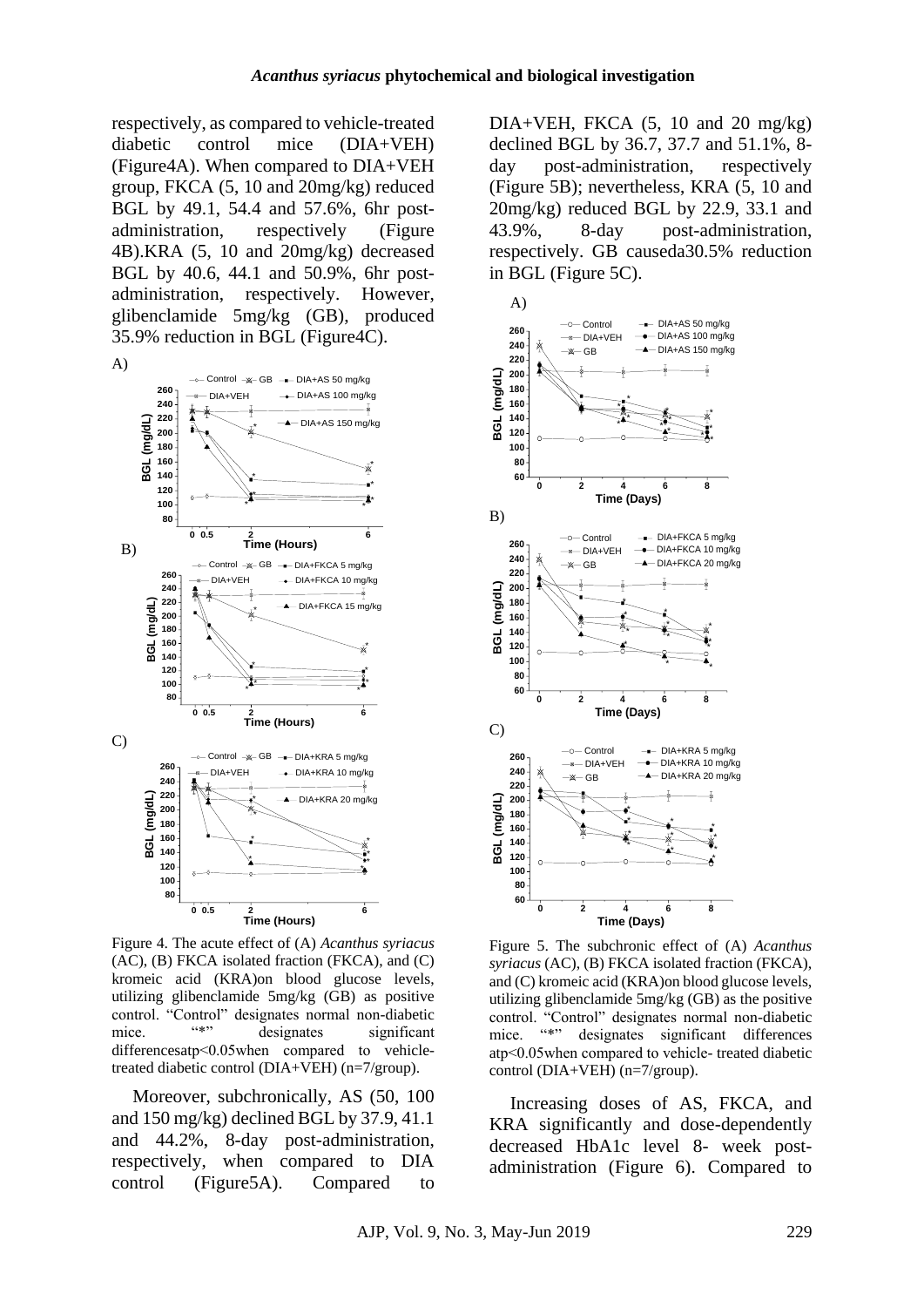VEH, AS (50, 100 and 150mg/kg) significantly reduced HbA1c by 10.8, 13.8 and 16.2%, respectively (Figure6). FKCA (5, 10 and 20mg/kg) also reduced the HbA1c levels 8-week post-administration by 9.9, 10.2 and 16.6%, respectively. KRA (5, 10 and 20mg/kg) ameliorated HbA1c by 8.1, 10.1 and 11.5%, respectively. However, GB caused a 8.4% reduction in the level of HbA1c (Figure 6).

To better evaluate AS, FKCA, and KRA antidiabetic mechanism, serum insulin levels were monitored. In a dose-dependent manner and after 8-weekoral administrations, AS, FKCA, and KRA significantly raised serum insulin level

(SIL) (Figure 7). AS (50, 100 and 150mg/kg) significantly raised SIL by 3.4, 3.8 and 4.4 folds, respectively, compared to VEH (Figure 7). As compared to VEH, FKCA (5, 10 and 20mg/kg) raised the SIL by 3.1, 3.4 and 4.9 folds, respectively, likewise, KRA (5, 10 and 20mg/kg) raised the SIL by 1.8, 2.1 and 2.8 folds, 8-week post-administration, respectively. In contrast, GB did not raise SIL significantly (Figure 7).

The potencies of AS, FKCA, and KRA on ameliorating BGL and controlling HbA1c levels, propose their potentials to control diabetes and NP.



Figure 6. The effect of *Acanthus syriacus* (AC*),* FKCA isolated fraction (FKCA), and kromeic acid (KRA) (mg/kg) on HbA1c levels before (pre-dose) and 8 weeks after administration (8-week post-dose), utilizing glibenclamide 5mg/kg (GB) as positive control. "NORM" designates normal non-diabetic mice. "\*" designates significant differences ( $p<0.05$ ) as compared to vehicle-treated diabetic control (VEH), ( $n=7/$ group).



Figure7. The effect of *Acanthus syriacus*(AC), FKCA isolated fraction (FKCA), and kromeic acid (KRA) (mg/kg) on serum insulin levels before (predose) and 8 weeks after administration (8-week post-dose), utilizing glibenclamide 5mg/kg (GB). "NORM" designates normal non-diabetic mice. "\*" designates significant differences ( $p<0.05$ ) ascompared to vehicle-treated diabetic control (VEH), ( $n=7/$ group).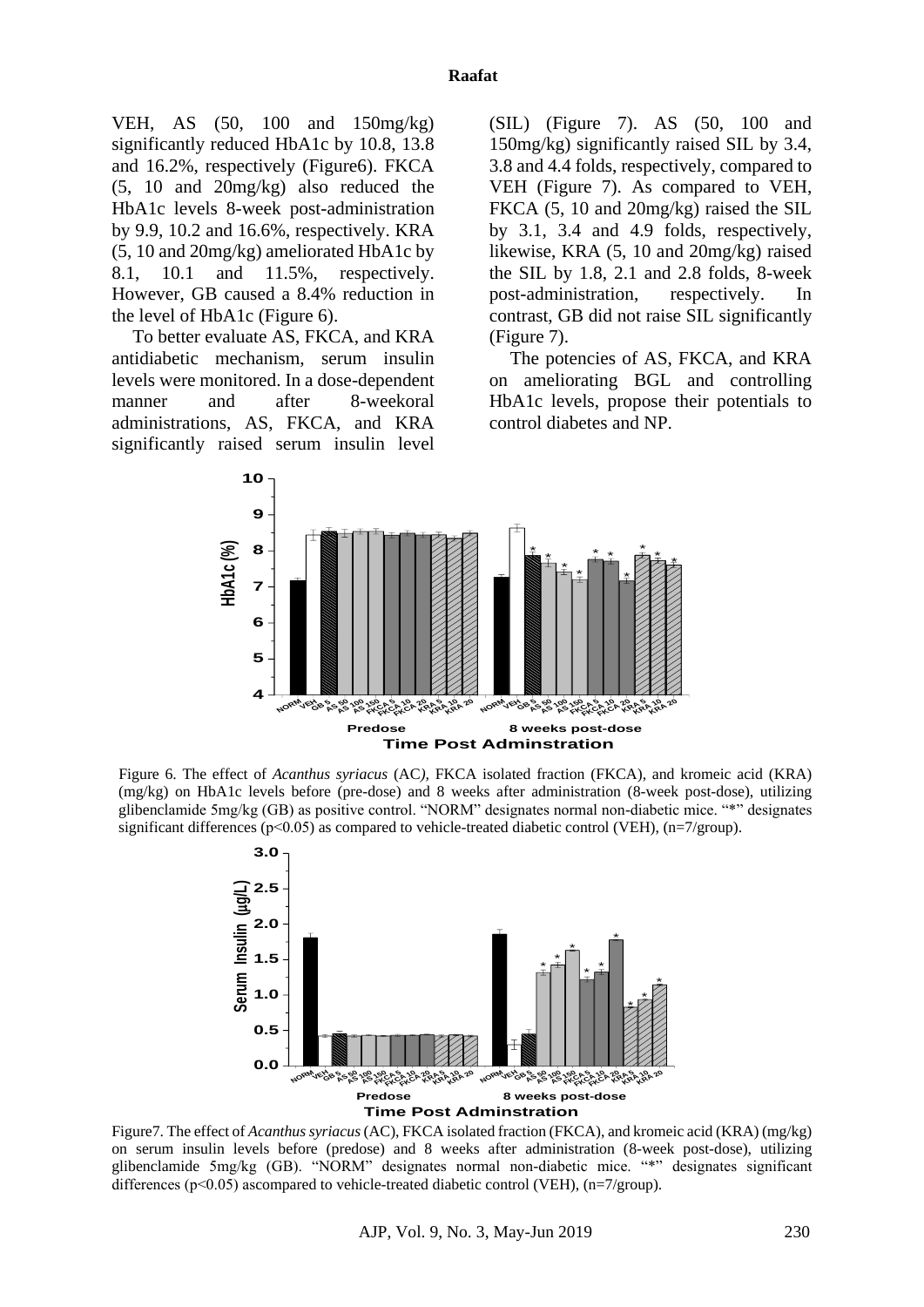

Figure 8. The effect of (A) *Acanthus syriacus*(AC),(B) FKCA isolated fraction (FKCA), and (C) kromeic acid (KRA) against hyperalgesia on the hot-plate latency in alloxan-treated mice with tramadol (TRA 10mg/kg) as a positive control. "NORM" designates normal non-diabetic mice. "\*" shows significant differences atp<0.05, compared tovehicle diabetic-control (DIA+VEH) (n=7).

#### **Serum catalase (CAT), reduced glutathione (GSH), and lipid peroxide (LPO) levels**

CAT, GSH, and LPO levels were measured at pre- and 8-weekposttreatments, and compared to VEH. AS (50, 100 and 150mg/kg) significantly elevated CAT level by 1.32, 1.50, and 1.57 folds, increased GSH level by 87.5, 88.7, and 95.3%, , and reduced LPO level by 92.3, 92.1 and 92.6%, respectively (Table 3). FKCA (5, 10 and 20 mg/kg) raised the CAT level by 1.28, 1.45 and 1.58 folds, increased GSH level by 84.8, 86.3, and 98.2%, and reduced LPO level by 92.1, 91.7 and

92.8%, respectively, KRA (5, 10 and 20mg/kg) raised the CAT level by 0.80, 0.94, and 1.01 folds, increased GSH level by 59.5, 64.6, and 65.1%, and reduced LPO level by 89.4, 90.0 and 90.5%, respectively (Table 3).

#### **Nociceptive responses assessment**

Thermal and tactile neurologicalfunctions were evaluated every other week for 8 weeks post-treatment exploiting hotplate latency (HPL), tail-flick latency (TFL), and von Frey filament pawwithdrawal thresholds (PWT) methods (Figures 8, 9 and 10).



Figure 9. The effect of (A) *Acanthus syriacus* (AC), (B) FKCA isolated fraction (FKCA), and (C) kromeic acid (KRA) against hyperalgesia in terms of tail-flick latency in alloxan-treated mice treated with tramadol (TRA 10mg/kg) as a positive control. "NORM" designates normal non-diabetic mice. "\*" shows significant differences at p<0.05compared to vehicle diabetic-control (DIA+VEH), (n=7).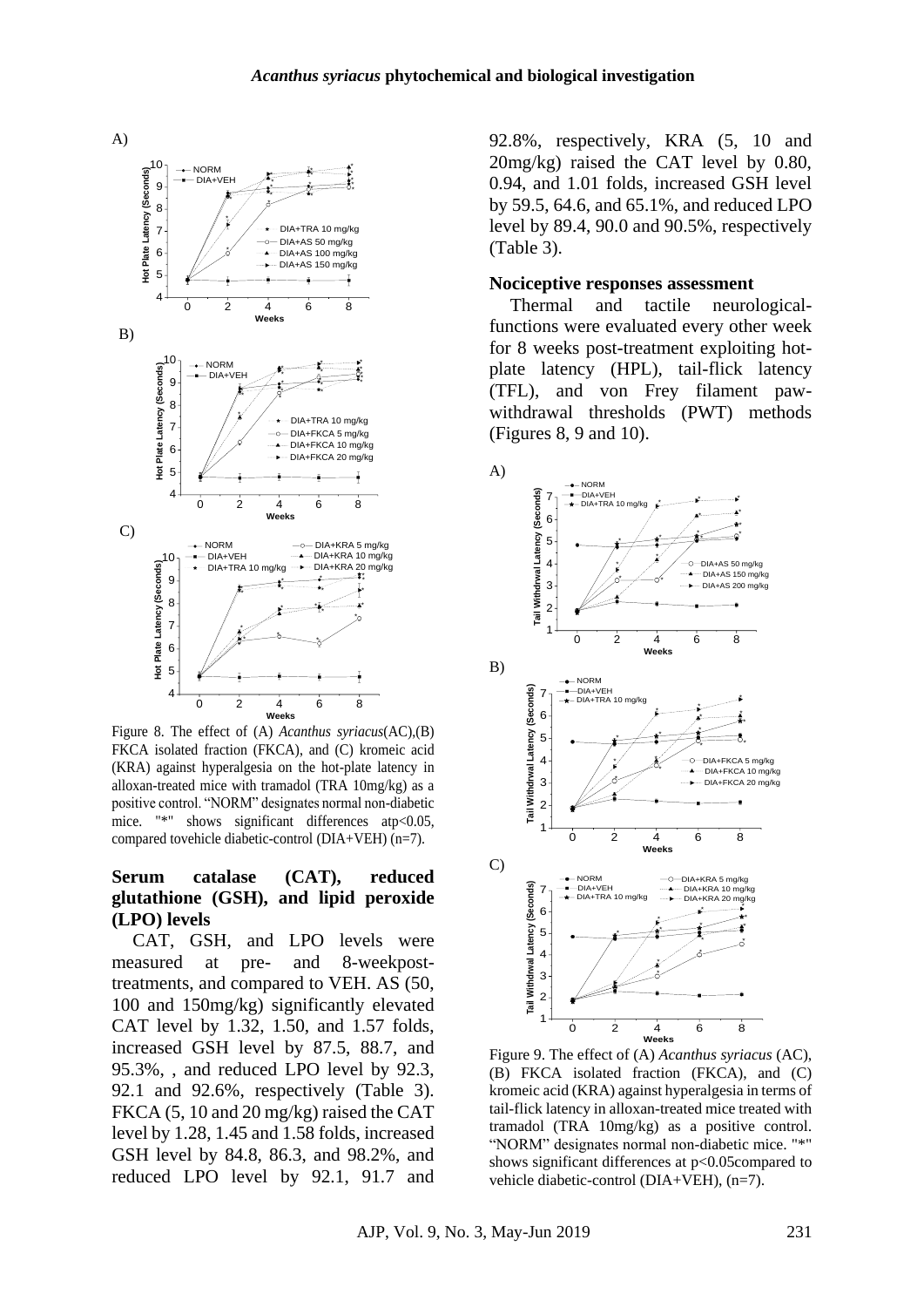#### **Thermal-pain responses**

After 8 weeks of oral administration of different treatments, as compared to VEH, the orally-administrated AS 50, 100 and 150mg/kg provoked a significant rise in the thermal-stimuli reaction-time by 0.88, 1.07 and 1.00 folds for HPL, and by 1.44, 1.93 and 2.21 folds for TFL, respectively (Figures8A and 9A). Also, FKCA administration at doses of 5, 10 and 20mg/kg, raised HPL by 0.96, 1.01 and 1.07 folds, and elevated TFL by 1.30, 1.79, and 2.16 folds, respectively (Figures 8B and 9B). Moreover, KRA oral administration at doses of 5, 10 and 20mg/kg raised HPL by 0.53, 0.65, and 0.80 folds, and raised TFL by 1.10, 1.47 and 1.86 folds, respectively (Figures 8C and 9C). These outcomes were evaluated against tramadol 10mg/kg (TRA), a positive control, which increased HPL by

0.94 folds, and TFL by 1.69 folds (Figures 8 and 9).

The efficiency of AS, FKCA, and KRA on amelioration of thermal hyperalgesia, proposes their antinociceptive properties against hyperalgesic-pain.

#### **Tactile-nociceptive responses**

The tactile allodynia was evaluated by assessing PWT exploiting Von-Frey filaments after 8-week oral administration of different treatments and compared to VEH group (Figure 10). AS at doses of 50, 100 and 150mg/kg induced a significant rise in PWT by 6.25, 6.40 and 6.77 folds, respectively (Figure 10).FKCA at doses of 5, 10 and 20mg/kg elevated PWT by 7.51, 8.06, and 8.25folds, respectively  $(Figure10)$ . Also, KRA 5, 10 and 20 mg/kg raised PWT by 2.14, 2.33 and 2.88 folds, respectively (Figure 10). TRA elevated PWT by 8.87 folds (Figure 10).



Figure 10. The effect of *Acanthus syriacus* (AC), FKCA isolated fraction (FKCA), kromeic acid (KRA), and tramadol (TRA) 10 mg/kg, on tactile allodynia in a neuropathic model; 1: (NORM) normal non-diabetic untreated mice, 2: VEH, 3: AS 50 mg/kg, 4: AS 100 mg/kg, 5: AS 150 mg/kg, 6: FKCA 5 mg/kg, 7: FKCA 10 mg/kg, 8: FKCA 20 mg/kg, 9: KRA 5 mg/kg, 10: KRA 10 mg/kg, 11: KRA 20 mg/kg, 12: TRA 10 mg/kg (n=7 animals/ group). \*p≤0.05 and \*\*p≤0.01 show significant differences compared to vehicle-treated animals (VEH).

#### **AS, FKCA and KRA potentials against urinary and tissue nitrite level**

One of the possible anti-neuropathic pain mechanisms of action of a given compound is mediated through it potential to reduce nitrite level [\(Taliyan and Sharma,](#page-15-2)  [2012\)](#page-15-2). Thus, nitrite levels in the urine and heart left ventricle tissues were monitored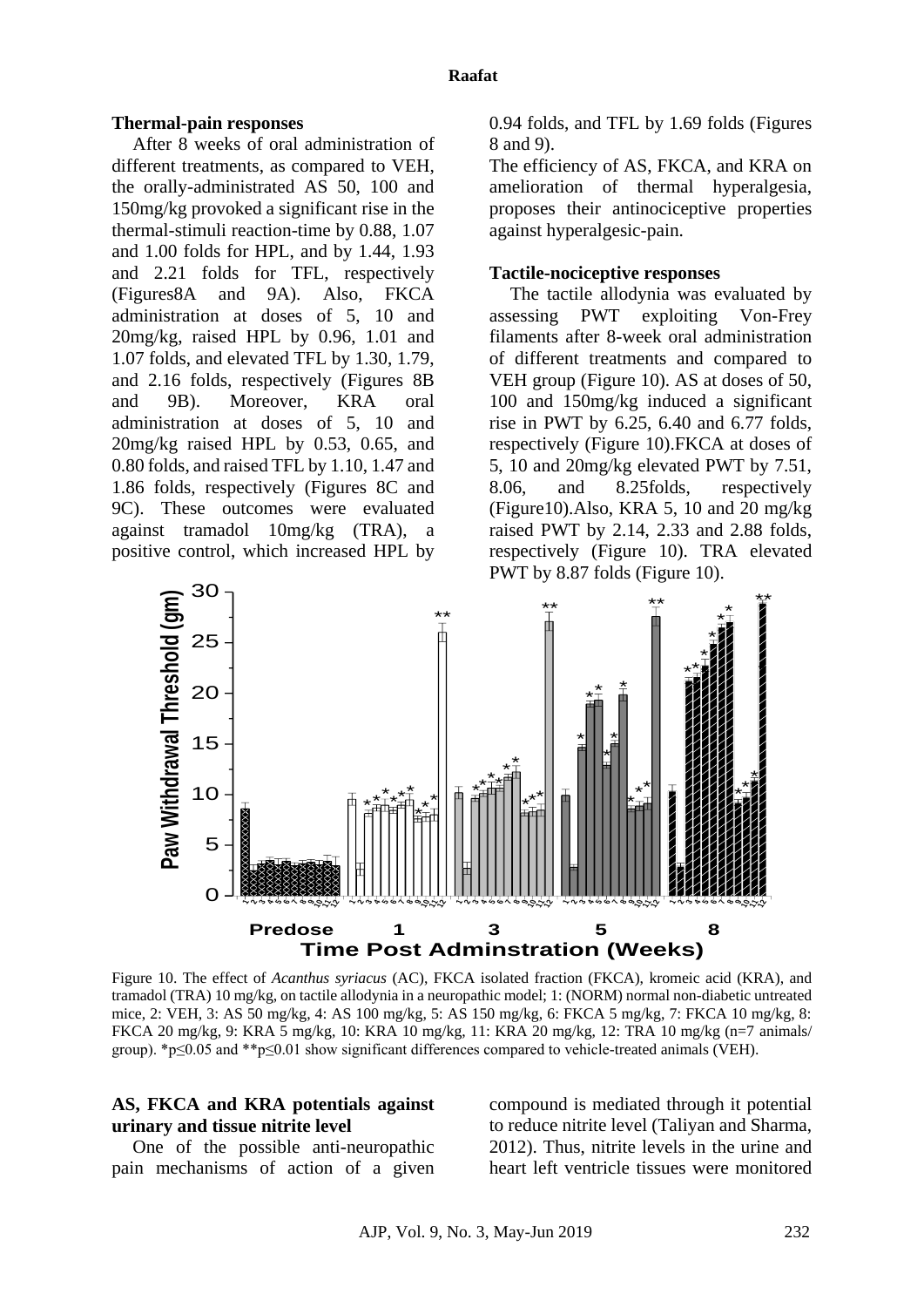pre- (control group) and 8-weeks posttreatment (test group), in order to explore the test compounds' antinociceptive mechanism. The vehicle-treated neuropathic animals significantly raised urinary and tissue nitrite concentration compared to normal control (Table4). Compared to vehicle control, the AS (50, 100, and 150mg/kg) reduced urinary nitrite level (UNL) by 23.6, 53.3, 58.1%, respectively, and decreased tissue nitrite level (TNL) by 14.5, 48.9, 58.8%, 8-week post-treatment (Table 4). Eight-week oral

administration of FKCA (5, 10, and 20mg/kg) declined UNL by 22.0, 50.8, 59.3%, respectively, and reduced TNL by 20.8, 40.3, and 60.6%, whereas KRA (5, 10, 20mg/kg) declined UNL by 17.4, 38.7, and 48.6%, respectively, and decreased TNL by 16.9, 32.3, and 46.6%, respectively, compared to vehicle control (Table 4). The positive control, MTF, had no significant effect on UTL or TNL (Table 4).

Table 3. *In-vivo* assessment of the antioxidant activities of *Acanthus syriacus* (AC), FKCA isolated fraction (FKCA), and kromeic acid (KRA) on serum levels of CAT, reduced GSH, and alterations in TBARS  $(n=7/group; data presented as Mean ± SEM).$ 

| Group                    | Dose $(mg/kg)$ | Catalase level (kU/I) |                   | $GSH$ ( $\mu$ g/mg) |                   | TBARS Level (nM/100g) |                  |
|--------------------------|----------------|-----------------------|-------------------|---------------------|-------------------|-----------------------|------------------|
|                          |                | Predose               | 8 weeks           | Predose             | 8 weeks           | Predose               | 8 weeks          |
| Normal control           |                | $32.03 + 1.40$        | $31.05 + 1.58$    | $60.30 + 1.09$      | $60.70 + 1.08$    | $0.87+0.01$           | $0.84 + 0.01$    |
| Vehicle control          |                | $22.16 \pm 1.00$      | $16.70 + 1.13$    | $55.53 \pm 1.60$    | $39.50 + 1.50$    | $0.98 + 0.02$         | $5.30 \pm 0.01$  |
| MTF <sup>a</sup>         | 25             | $21.93 \pm 1.13$      | $22.98 + 1.18$    | $55.10 + 1.40$      | $53.90 + 1.30$    | $1.02 + 0.01$         | $1.35+0.02$      |
| $AS^a$                   | 50             | $22.54 + 1.03$        | $38.87 + 1.25*$   | $55.43 \pm 1.50$    | $74.07 + 1.00*$   | $0.91 + 0.01$         | $0.41 \pm 0.01*$ |
| $AS^a$                   | 100            | $22.88 + 1.21$        | $41.85 + 1.30*$   | $54.56 + 1.40$      | $74.52 + 1.10*$   | $0.93 + 0.02$         | $0.42 + 0.02*$   |
| $AS^a$                   | 150            | $22.74 + 2.25$        | $42.97 + 1.37*$   | $56.48 + 1.10$      | $77.16 + 1.20*$   | $0.90 + 0.02$         | $0.39 \pm 0.04*$ |
| <b>FKCA</b> <sup>a</sup> | 5              | $23.10 + 1.46$        | $38.10 + 1.05*$   | $56.39 + 1.40$      | $73.01 + 1.50*$   | $0.90 + 0.01$         | $0.42 \pm 0.02*$ |
| <b>FKCA</b> <sup>a</sup> | 10             | $22.10 + 1.05$        | $40.95+1.60*$     | $57.96 + 1.10$      | $73.60 \pm 1.10*$ | $0.94 + 0.02$         | $0.44 + 0.02*$   |
| <b>FKCA</b> <sup>a</sup> | 20             | $23.41 + 1.60$        | $43.05 + 1.51*$   | $57.44 + 1.20$      | $78.30 \pm 1.20*$ | $0.89 + 0.03$         | $0.38 \pm 0.01*$ |
| <b>KRA</b> <sup>a</sup>  | 5              | $22.29 + 1.38$        | $30.11 + 1.35*$   | $56.04 + 1.10$      | $63.02 + 1.10*$   | $1.06 + 0.01$         | $0.56 \pm 0.01*$ |
| <b>KRA</b> <sup>a</sup>  | 10             | $22.17 + 1.03$        | $32.32 + 1.04*$   | $57.18 + 1.30$      | $65.00+1.00*$     | $0.95 + 0.02$         | $0.53 \pm 0.01*$ |
| $KRA^a$                  | 20             | $22.70 + 1.68$        | $33.60 \pm 1.05*$ | $55.61 \pm 1.60$    | $65.20 \pm 1.40*$ | $0.90 + 0.01$         | $0.50 \pm 0.02*$ |

SEM.: mean standard error

\* p<0.05 indicates significant differences from the vehicle control animals.

<sup>a</sup>Compared to vehicle control.

Table 4. Effect of interventions on urinary and tissue nitrite level.

| Group                    | Dose $(mg/kg)$ | Urinary nitrite level $(\mu M/L)$ |                   | Tissue nitrite level $(\mu M/mg$ protein) |                   |  |
|--------------------------|----------------|-----------------------------------|-------------------|-------------------------------------------|-------------------|--|
|                          |                | Predose                           | 8 weeks           | Predose                                   | 8 weeks           |  |
| <b>Normal control</b>    |                | $16.04 \pm 0.90$                  | $16.20 \pm 1.40$  | $3.68 \pm 0.94$                           | $3.90 \pm 0.96$   |  |
| Vehicle control          |                | $37.97 \pm 1.94$                  | $41.76 \pm 1.92$  | $11.48 \pm 0.50$                          | $12.63 \pm 0.60$  |  |
| MTF <sup>a</sup>         | 25             | $36.65 \pm 1.01$                  | $34.65 \pm 2.10$  | $10.10 \pm 1.22$                          | $9.02 \pm 1.00$   |  |
| $AS^a$                   | 50             | $35.80 \pm 0.94$                  | $31.89 \pm 1.00*$ | $11.53 \pm 0.39$                          | $10.80 \pm 0.60*$ |  |
| $AS^a$                   | 100            | $35.88 \pm 0.98$                  | $19.50 \pm 1.10*$ | $12.01 \pm 0.45$                          | $6.45 \pm 0.50*$  |  |
| $AS^a$                   | 150            | $36.01 \pm 1.09$                  | $17.47 \pm 1.07*$ | $11.56 \pm 0.6$                           | $5.20 \pm 0.50^*$ |  |
| <b>FKCA</b> <sup>a</sup> | 5              | $35.78 \pm 1.16$                  | $32.56 \pm 0.95*$ | $11.25 \pm 0.50$                          | $10.00 \pm 0.40*$ |  |
| <b>FKCA</b> <sup>a</sup> | 10             | $36.02 \pm 0.94$                  | $20.55 \pm 1.30*$ | $10.98 \pm 0.40$                          | $7.54 \pm 0.45*$  |  |
| <b>FKCA</b> <sup>a</sup> | 20             | $37.10 \pm 1.30$                  | $16.98 \pm 1.21*$ | $11.24 \pm 0.42$                          | $4.98 \pm 0.65*$  |  |
| <b>KRA</b> <sup>a</sup>  | 5              | $36.22 \pm 1.08$                  | $34.50 \pm 1.05*$ | $11.35 \pm 0.43$                          | $10.50 \pm 0.42*$ |  |
| <b>KRA</b> <sup>a</sup>  | 10             | $36.55 \pm 1.05$                  | $25.60 \pm 1.03*$ | $11.55 \pm 0.47$                          | $8.55 \pm 0.45*$  |  |
| <b>KRA</b> <sup>a</sup>  | 20             | $36.33 \pm 1.38$                  | $21.45 \pm 0.90*$ | $11.89 \pm 0.39$                          | $6.75 \pm 0.44*$  |  |

SEM.: mean standard error

\* p<0.05 indicates significant differences from the vehicle control animals.

<sup>a</sup>Compared to vehicle control.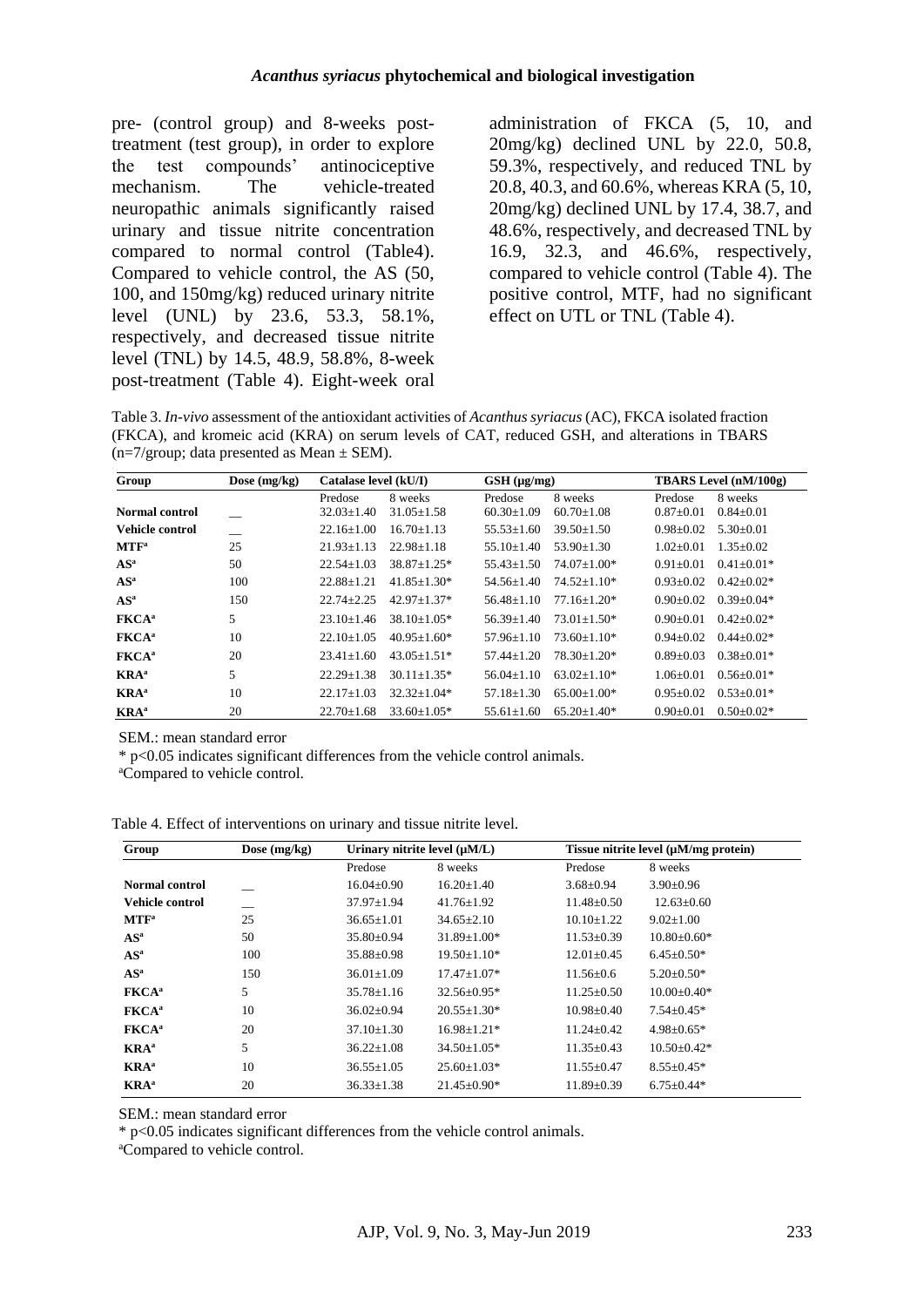# **Discussion**

The phytochemical investigation, the bio-guided fractionation, and isolation schemes conducted in this study utilizing various chromatographic, NMR, and biological inflammatory and NP models, showed that *A. syriacus* most active fraction was the isolated FKCA fraction. Chromatographic methods identified ferulic and chlorogenic acids as two of the three components of FKCA by. The third compound was a quinic acid derivative elucidated by various analytical methods especially,  ${}^{1}H$  and  ${}^{13}C$  NMR method. The quinic acid derivative (compound 3) was named kromeic acid (KRA), and the most active fraction in *A. syriacus* (AS) was FKCA due to its content of Ferulic acid (27.5%), kromeic acid (48.1%), and chlorogenic acid (24.4%).

Moreover, the significant efficiency of the tested compounds with respect to raising SIL, implies that the insulinsecretagogue activity is amongst diabetes controlling mechanisms of AS, FKCA, and KRA. These results are similar to previous reports indicating *Prunus cerasus* and *Anemone coronaria* secretagogue potential as one of their anti-diabetic mechanisms of action [\(Raafat and El-Lakany, 2018;](#page-15-8) [Saleh](#page-15-9)  [et al., 2017\)](#page-15-9).

The antioxidant potentials of AS, FKCA, and KRA on elevating CAT and GSH, and reducing LPO levels, propose their potentials in ameliorating painfulneuropathy. Earlier studies on compounds with similar antioxidant potentials, also found antinociceptive properties [\(Muthuraman et al., 2008;](#page-14-19) [Nishiyama and](#page-14-20)  [Ogawa, 2005\)](#page-14-20).

AS, FKCA, and KRA ameliorating potentials on mechanical-nociceptive propose their antinociceptive activities against allodynic-pain. These results are aligned with earlier studies that suggested a neuroprotective effect for other naturalcompounds, like Curcuma sesquiterpenes and *Gingko biloba* polyphenolics, against neurotoxicity [\(Hibatallah et al., 1999;](#page-14-21) [Raafat and Omar, 2016;](#page-15-10) [Shi et al., 2010\)](#page-15-11).

Also, AS, FKCA, and KRA protective effects against NO-induced neuronal toxicity might be one of the test compounds' possible antinociceptive mechanisms as described before for *G. biloba* extract and other natural compounds [\(Green et al., 1982;](#page-14-18) [Taliyan and Sharma,](#page-15-2)  [2012\)](#page-15-2).

AS, FCKA, and KRA showed significant anti-inflammatory activities. Compared to TRA, highest doses of AS, FKCA, and KRA showed higher antinociceptive potentials in controlling allodynic and thermal-hyperalgesic NP. AS and FCKA showed relatively equipotent antinociceptive effects with a predominant ameliorating effect of FCKA at its highest dose (20mg/kg). FKCA had more marked antinociceptive effects than KRA suggesting additive effects of FKCA components strengthening its antineuropathic potentials. The insulinsecretagogue, anti-inflammatory, antioxidative-stress, and protective effects against NO-induced neuronal toxicity potentials may be amongst AS, FKCA and KRA mechanisms through which they alleviated neuropathic-pain.

After conducting clinical-trials, *A. syriacus,* FKCA, and KRA might be used as a novel complementary approach for alleviation of a variety of painfulsyndromes.

## **Acknowledgment**

Many thanks for proof-reading the manuscript by Mrs. G. Onsy.

## **Conflicts of interest**

No conflicts of interest to be declared.

## <span id="page-13-0"></span>**References**

- <span id="page-13-1"></span>Asongalem EA, Foyet HS, Ekobo S, Dimo T, Kamtchouing P. 2004. Antiinflammatory, lack of central analgesia and antipyretic properties of Acanthus montanus (Ness) T. Anderson. J Ethnopharmacol, 95:63-68.
- Babu BH, Shylesh BS, Padikkala J. 2001. Antioxidant and hepatoprotective effect of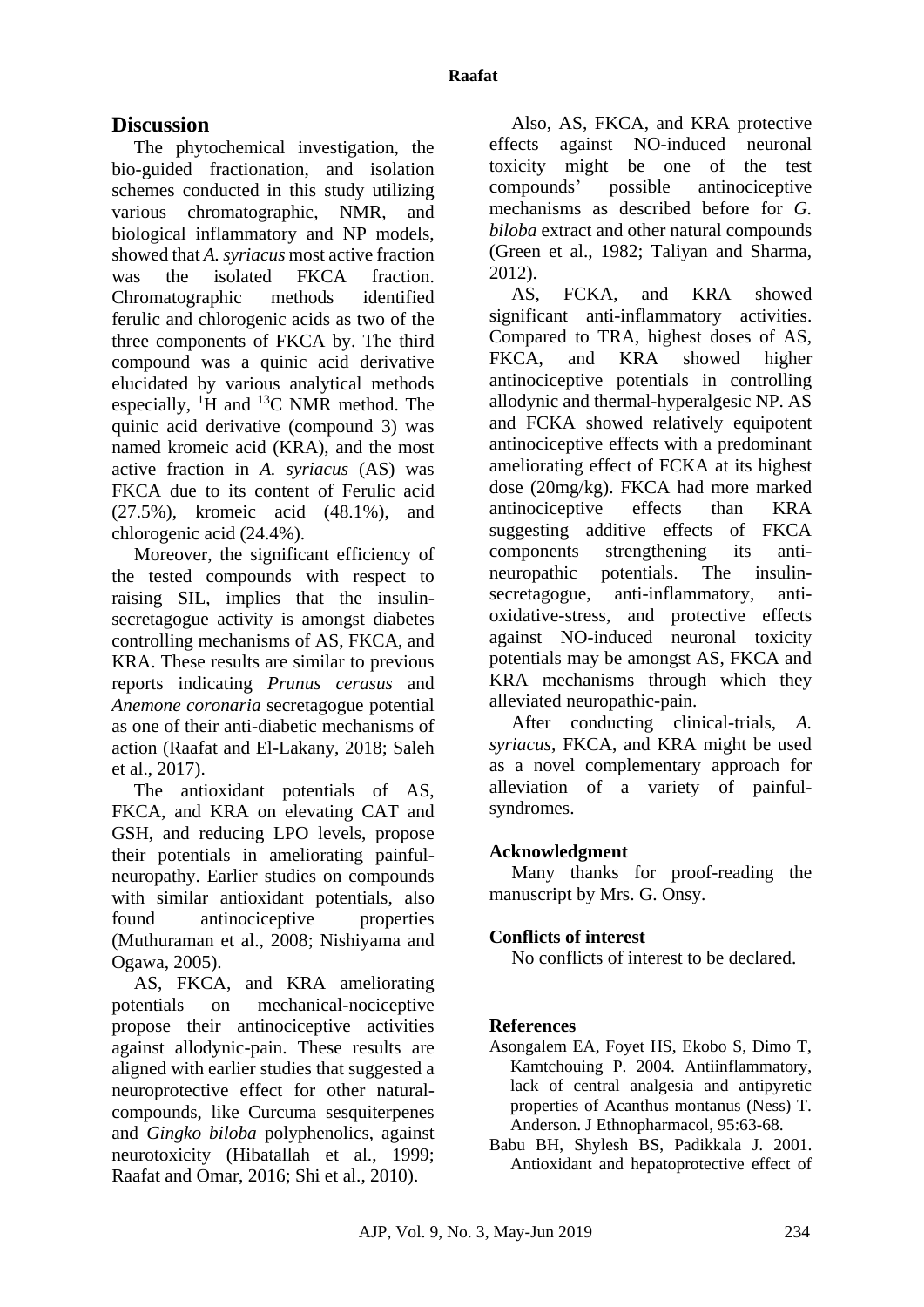Acanthus ilicifolius. Fitoterapia, 72:272- 277.

- <span id="page-14-1"></span>Babu BH, Shylesh BS, Padikkala J. 2002. Tumour reducing and anticarcinogenic activity of Acanthus ilicifolius in mice. J Ethnopharmacol, 79:27-33.
- <span id="page-14-3"></span>Baydoun S, Chalak L, Dalleh H, Arnold N. 2015. Ethnopharmacological survey of medicinal plants used in traditional medicine by the communities of Mount Hermon, Lebanon. J Ethnopharmacol 173:139-156.
- <span id="page-14-2"></span>Bravo HR, Copaja SV, Argandona VH. 2004. Chemical basis for the antifeedant activity of natural hydroxamic acids and related compounds. J Agric Food Chem, 52:2598- 2601.
- <span id="page-14-6"></span>Cameron NE, Cotter MA. 2008. Proinflammatory mechanisms in diabetic neuropathy: focus on the nuclear factor kappa B pathway. Curr Drug Targets, 9:60- 67.
- <span id="page-14-0"></span>Capanlar S, Boke N, Yasa I, Kirmizigul S, 2010. A novel glycoside from Acanthus hirsutus (Acanthaceae). Nat Prod Commun, 5:563-566.
- <span id="page-14-8"></span>Comelli F, Bettoni I, Colleoni M, Giagnoni G, Costa B. 2009. Beneficial effects of a Cannabis sativa extract treatment on diabetes-induced neuropathy and oxidative stress. Phytother Res, 23:1678-1684.
- <span id="page-14-14"></span>Ellman GL. 1959. Tissue sulfhydryl groups. Arch BiochemBiophys, 82:70-77.
- <span id="page-14-10"></span>Gardmark M, Hoglund AU, Hammarlund-Udenaes M. 1998. Aspects on tail-flick, hotplate and electrical stimulation tests for morphine antinociception, Pharmacol Toxicol. 83:252-258.
- <span id="page-14-18"></span>Green LC, Wagner DA, Glogowski J, Skipper PL, Wishnok JS, Tannenbaum SR. 1982. Analysis of nitrate, nitrite, and [15N] nitrate in biological fluids. Anal Biochem.126:131- 138.
- <span id="page-14-21"></span>HibatallahJ, Carduner C, Poelman MC. 1999. In-vivo and in-vitro assessment of the freeradical-scavenger activity of Ginkgo flavone glycosides at high concentration. J Pharm Pharmacol, 51:1435-1440.
- <span id="page-14-11"></span>Jamalan M, Rezazadeh M, Zeinali M, Ghaffari MA. 2015. Effect of ascorbic acid and alphatocopherol supplementations on serum leptin, tumor necrosis factor alpha, and serum amyloid A levels in individuals with type 2 diabetes mellitus. Avicenna J Phytomed, 5:531-539.
- <span id="page-14-7"></span>Joharchi K, Jorjani M. 2007. The role of nitric oxide in diabetes-induced changes of morphine tolerance in rats. Eur J Pharmacol, 570:66-71.
- <span id="page-14-12"></span>Khaneshi F, Nasrolahi O, Azizi S, Nejati V. 2013. Sesame effects on testicular damage in streptozotocin-induced diabetes rats. Avicenna J Phytomed, 3:347-355.
- <span id="page-14-16"></span>Micov A, Tomić M, Pecikoza U, Ugrešić N, Stepanović-Petrović R. 2015. Levetiracetam synergises with common analgesics in producing antinociception in a mouse model of painful diabetic neuropathy. Pharmacol Res. 97:131-142.
- <span id="page-14-19"></span>Muthuraman A, Diwan V, Jaggi AS, Singh N, Singh D. 2008. Ameliorative effects of Ocimum sanctum in sciatic nerve transection-induced neuropathy in rats. J Ethnopharmacol, 120:56-62.
- <span id="page-14-20"></span>Nishiyama T, Ogawa M. 2005. Intrathecal edaravone, a free radical scavenger, is effective on inflammatory-induced pain in rats. Acta Anaesthesiol Scand, 49:147-151.
- <span id="page-14-15"></span>Ohkawa H, Ohishi N, Yagi K. 1979. Assay for lipid peroxides in animal tissues by thiobarbituric acid reaction. Anal Biochem, 95:351-358.
- <span id="page-14-17"></span>Ohsawa M, Aasato M, Hayashi SS, Kamei J. 2011. RhoA/Rho kinase pathway contributes to the pathogenesis of thermal hyperalgesia in diabetic mice. Pain, 152:114-122.
- <span id="page-14-5"></span>Ozkul A, Ayhan M, Yenisey C, Akyol A, Guney E, Ergin FA. 2010. The role of oxidative stress and endothelial injury in diabetic neuropathy and neuropathic pain. Neuro Endocrinol Lett, 31:261-264.
- <span id="page-14-4"></span>Pabbidi RM, Cao DS, Parihar A, Pauza ME, Premkumar LS. 2008. Direct role of streptozotocin in inducing thermal hyperalgesia by enhanced expression of transient receptor potential vanilloid 1 in sensory neurons. Mol Pharmacol, 73:995- 1004.
- <span id="page-14-13"></span>Raafat K, El-Darra N, Saleh FA, Rajha HN, Maroun RG, Louka N. 2017a. Infraredassisted extraction and HPLC-analysis of Prunusarmeniaca L. pomace and detoxifiedkernel and their antidiabetic effects. Phytochem Anal, 1:1-12.
- <span id="page-14-9"></span>Raafat K, El-Haj R, Shoumar D, Alaaeddine R, Fakhro Y, Tawil N, Shaer F, Daher A, Awada N, Sabra A, Atwi K, Khaled M, Messi R, Abouzaher N, Houri M, Al Jallad S. 2017b. Neuropathic pain: literature